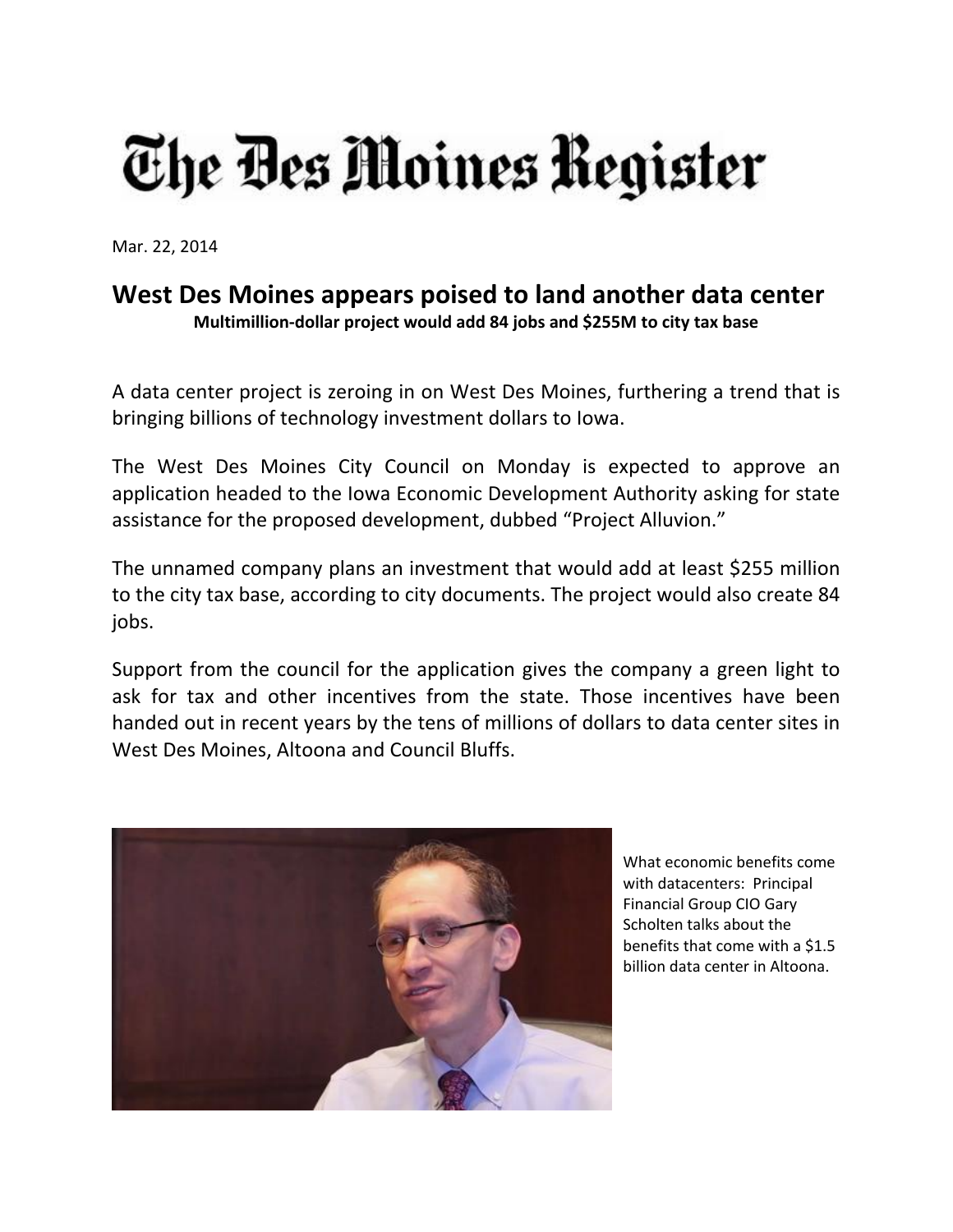City officials will reveal little about the sensitive details surrounding Project Alluvion — much like the Facebook and Microsoft projects that also operated under code names before being unveiled.

"If the project comes to fruition and if we're able to get it done, I think we're very excited about it," City Councilman John Mickelson said Friday, declining to share the name of the company or proposed location.

"It will add to our property tax base in West Des Moines and it will add some new jobs and it will open up infrastructure in a new part of town."

The project would be built in four phases and carry a minimum taxable valuation of \$255 million, according to information released Friday. That amount does not indicate the final costs for the project.

By comparison, Microsoft's data center site in West Des Moines was given a taxable valuation just under \$146 million in 2013, according to the Dallas County Assessor's office. That site, now in its third phase of construction, brings Microsoft's total investment to about \$864 million.



In this undated photo made available by Google, Denise Harwood diagnoses an overheated computer processor at Google's data center in The Dalles, Ore. Google uses these data centers to store email, photos, video, calendar entries and other information shared by its users. These centers also process the hundreds of millions of searches that Internet users make on Google each day.

The city plans to provide up to \$18 million in tax increment financing to help Project Alluvion pay for infrastructure improvements and development costs, according to city documents. The company is asking for completion of several streets, water and sewer extensions, relocation of power lines, construction of fiber optics and an economic development grant.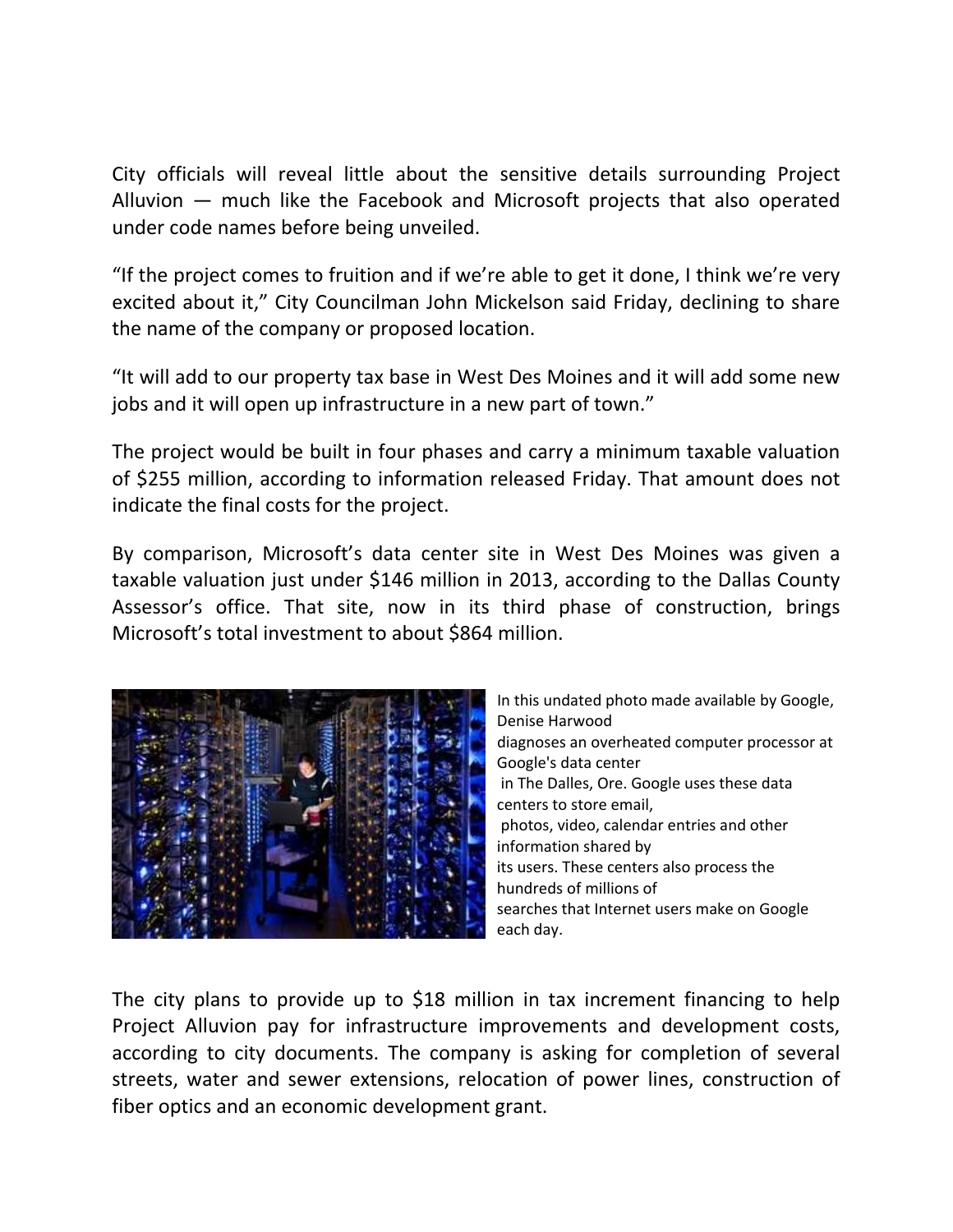Those local incentives are required for the state's economic development agency to consider giving out state money to aid the project. For example, the city offered a five‐year tax rebate valued at more than \$6 million for Microsoft's third expansion.

Once approved by the city, Project Alluvion can go before the Iowa Economic Development Authority to seek state incentives. The authority's next meeting is Friday.

City documents say Project Alluvion is seeking state incentives under the High Quality Jobs Program, which provides state money to projects that create a certain number of jobs.

Debi Durham, the authority's director, said Friday neither she nor the authority could comment on a potential project.

"We can't talk about any project that we may or may not be working on at this point," Durham said.

The proposed data center would continue to infuse a significant investment in West Des Moines, which already touts a major data center project with Microsoft.

Microsoft first came to Iowa in 2008, with initial plans to bring an almost \$600 million data center to West Des Moines. The Redmond, Wash.‐based company had to pare back those plans because of the economic downturn.

With the uptick in the economy, however, Microsoft has begun to expand the facility, once in 2011 with an additional \$84.8 million and again last year with a planned \$679.1 million expansion. Those two expansions and the pared‐back initial investment bring the company's total investment to \$864 million.



This undated photo made available by Google shows colorful pipes sending and receiving water for cooling Google's data center in The Dalles, Ore. The blue pipessupply cold water and the red pipes return the warm water back to be cooled. (AP Photo/Google, Connie Zhou)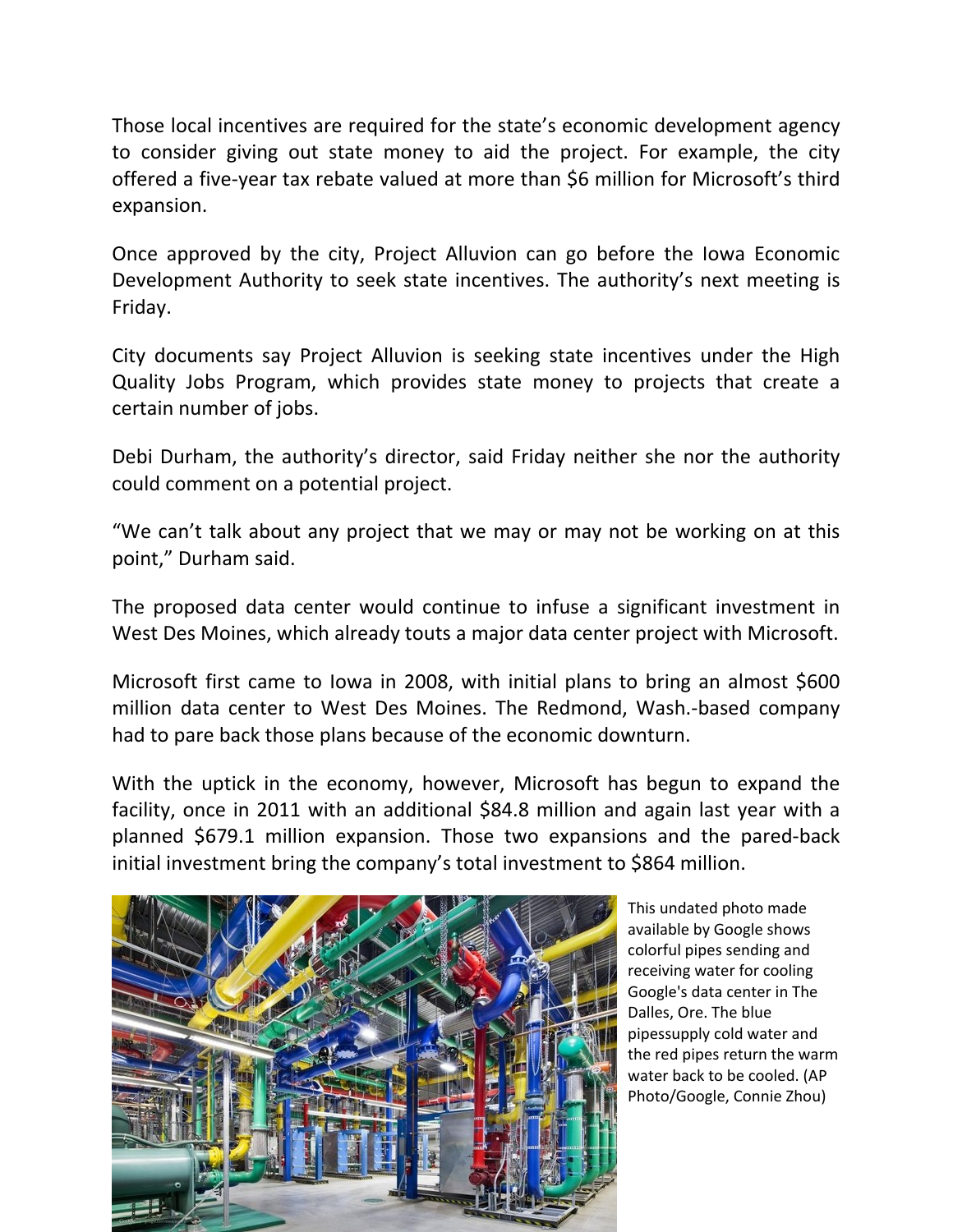Iowa has become a hot bed for data centers in recent years.

Google came to the state in 2007, bringing a multimillion‐dollar data center to Council Bluffs. At last count, the Mountain View, Calif.‐based company is planning to invest about \$1.5 billion at the 1,000‐acre site.

Facebook arrived in Altoona last year, and construction is underway on a \$300 million data center facility. The site is expected to expand, with a value of more than \$1 billion.

That investment, however, has come with a price tag for the state and local communities.

In prior years, the state has approved more than \$18 million in tax incentives for Google's data center, \$18 million for Facebook and more than \$20.7 million for Microsoft.

John Boyd Jr., the principal at the Boyd Co., said Iowa's tax incentive structure is a major reason the nation's top technology companies have moved to the state. Based in New Jersey, the Boyd Co. is a consultant and site‐selection firm for data centers and other types of projects.

Boyd also said the state's low risk for natural disasters and "low profile"  $$ meaning there are large swaths of land available and room to expand — also are attractive characteristics.

Access to a fiber optic network is also a necessity for data centers.

With these resources in mind, West Des Moines recently established a Grand Technology Gateway in the city. The corridor is expected to stimulate development along an L‐shaped loop, east‐west along Grand Avenue near Microsoft and Des Moines Area Community College West, and ultimately north‐ south on 105th Street when the road is extended to serve a new Interstate Highway 80 interchange near Alice's Road.

Boyd said many of his data center clients "don't like to be pioneers," meaning they will locate in a state that already has data centers.